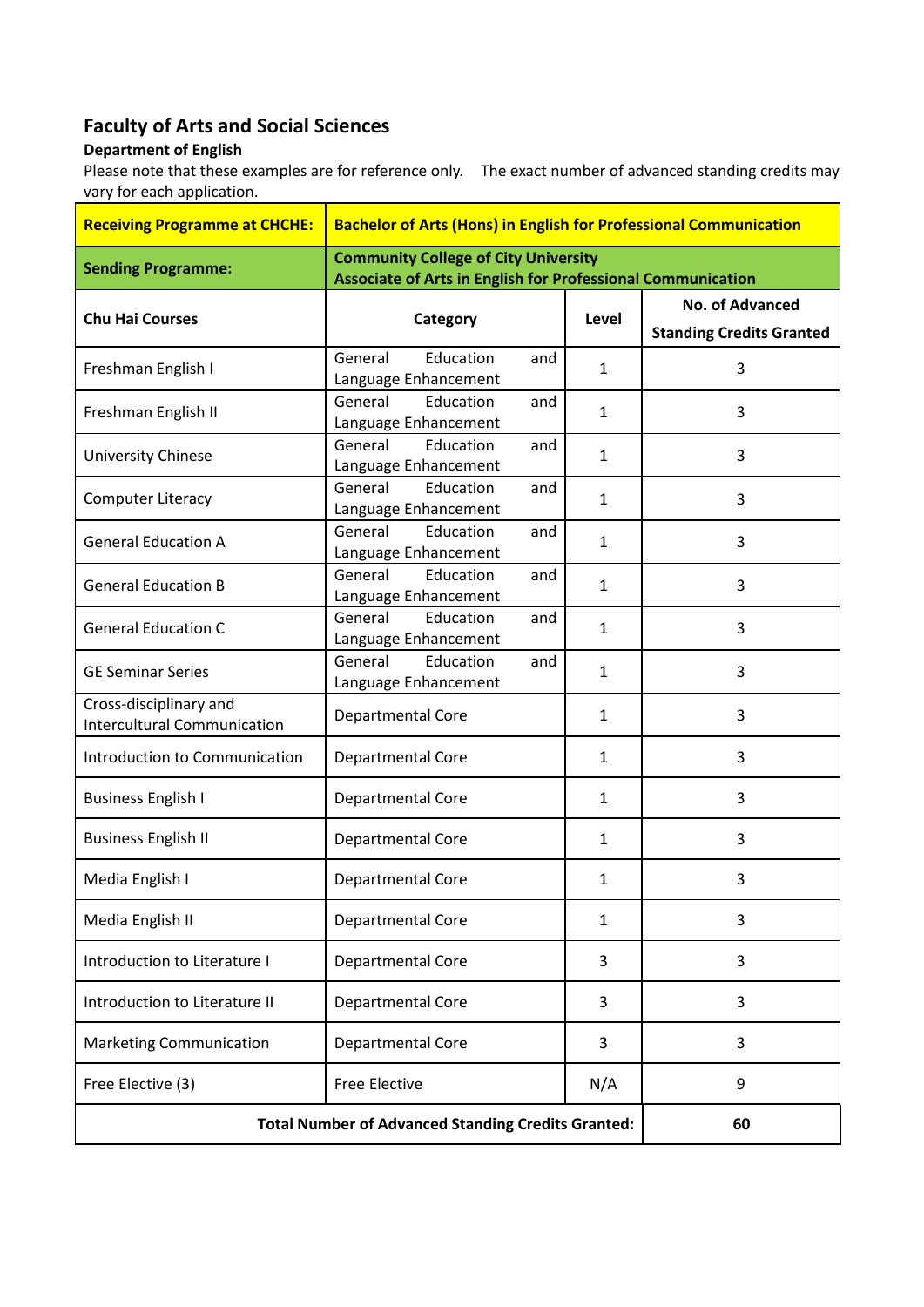| <b>Receiving Programme at CHCHE:</b>                      | <b>Bachelor of Arts (Hons) in English for Professional Communication</b>                                             |                |                                                           |
|-----------------------------------------------------------|----------------------------------------------------------------------------------------------------------------------|----------------|-----------------------------------------------------------|
| <b>Sending Programme:</b>                                 | <b>Lingnan Institute of Further Education (LIFE)</b><br><b>Higher Diploma in Japanese Language and Communication</b> |                |                                                           |
| <b>Chu Hai Courses</b>                                    | Category                                                                                                             | Level          | <b>No. of Advanced</b><br><b>Standing Credits Granted</b> |
| Freshman English I                                        | General<br><b>Education</b><br>and<br>Language Enhancement                                                           | $\mathbf{1}$   | 3                                                         |
| Freshman English II                                       | General<br><b>Education</b><br>and<br>Language Enhancement                                                           | $\mathbf{1}$   | 3                                                         |
| <b>University Chinese</b>                                 | General<br>Education<br>and<br>Language Enhancement                                                                  | $\mathbf{1}$   | 3                                                         |
| <b>Computer Literacy</b>                                  | Education<br>General<br>and<br>Language Enhancement                                                                  | $\mathbf{1}$   | 3                                                         |
| <b>General Education A</b>                                | General<br>Education<br>and<br>Language Enhancement                                                                  | $\mathbf{1}$   | $\overline{3}$                                            |
| <b>General Education B</b>                                | Education<br>General<br>and<br>Language Enhancement                                                                  | $\mathbf{1}$   | $\overline{3}$                                            |
| <b>General Education C</b>                                | Education<br>General<br>and<br>Language Enhancement                                                                  | $\mathbf{1}$   | 3                                                         |
| <b>GE Seminar Series</b>                                  | Education<br>General<br>and<br>Language Enhancement                                                                  | $\mathbf{1}$   | 3                                                         |
| <b>Business English I</b>                                 | Departmental Core                                                                                                    | $\overline{2}$ | $\overline{3}$                                            |
| Free Elective (5)                                         | <b>Free Elective</b>                                                                                                 | N/A            | 15                                                        |
| <b>Total Number of Advanced Standing Credits Granted:</b> |                                                                                                                      | 42             |                                                           |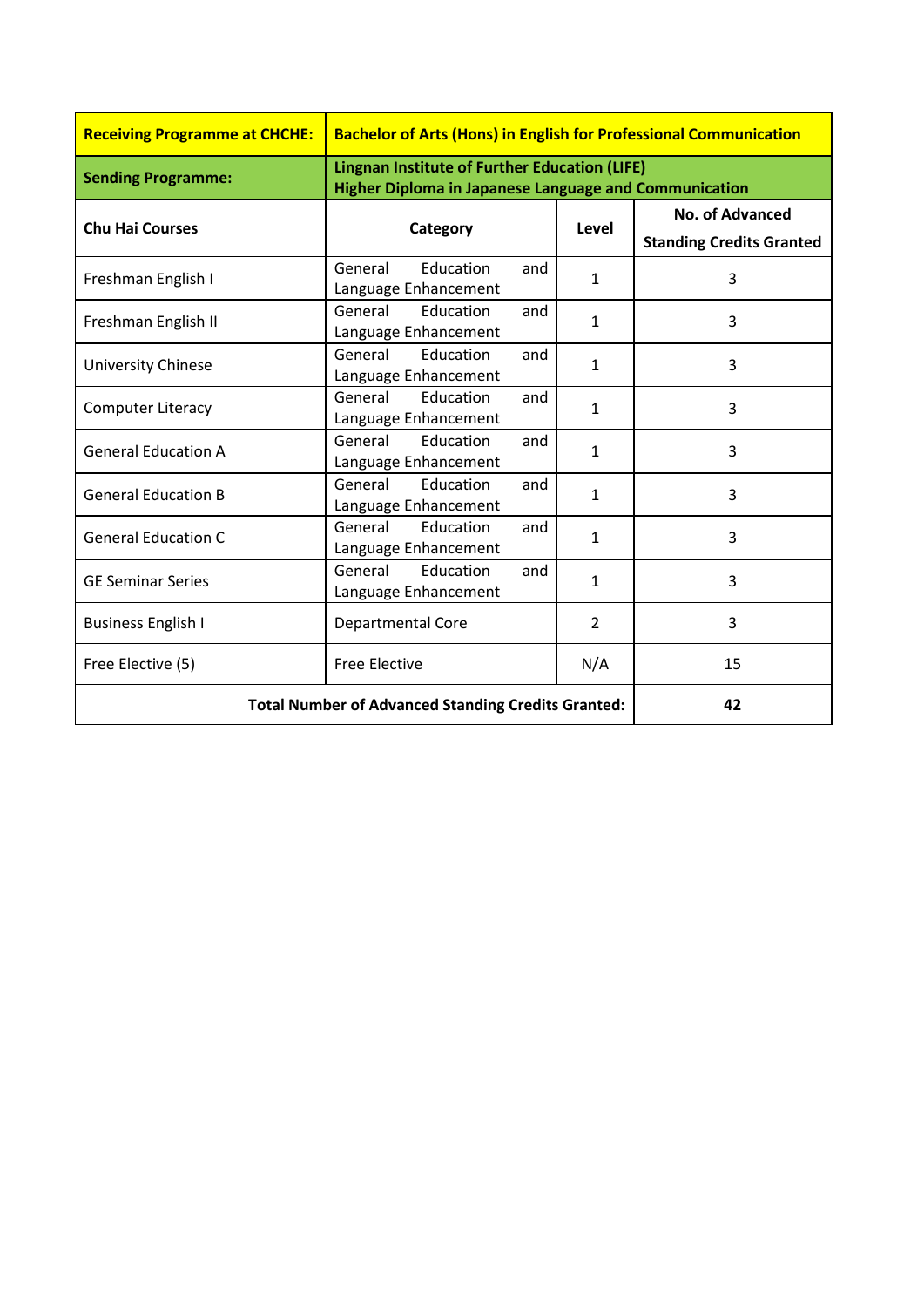| <b>Receiving Programme at CHCHE:</b>                      | <b>Bachelor of Arts (Hons) in English for Professional Communication</b>                   |                |                                                    |
|-----------------------------------------------------------|--------------------------------------------------------------------------------------------|----------------|----------------------------------------------------|
| <b>Sending Programme:</b>                                 | <b>Lingnan Institute of Further Education (LIFE)</b><br><b>Associate of Arts (Chinese)</b> |                |                                                    |
| <b>Chu Hai Courses</b>                                    | Category                                                                                   | Level          | No. of Advanced<br><b>Standing Credits Granted</b> |
| Freshman English I                                        | Education<br>General<br>and<br>Language Enhancement                                        | $\mathbf{1}$   | 3                                                  |
| Freshman English II                                       | General<br>Education<br>and<br>Language Enhancement                                        | 1              | 3                                                  |
| <b>University Chinese</b>                                 | General<br>Education<br>and<br>Language Enhancement                                        | $\mathbf{1}$   | 3                                                  |
| <b>Computer Literacy</b>                                  | General Education<br>and<br>Language Enhancement                                           | $\mathbf{1}$   | 3                                                  |
| <b>General Education A</b>                                | General<br>Education<br>and<br>Language Enhancement                                        | 1              | 3                                                  |
| <b>General Education B</b>                                | General<br>Education<br>and<br>Language Enhancement                                        | $\mathbf{1}$   | 3                                                  |
| <b>General Education C</b>                                | Education<br>General<br>and<br>Language Enhancement                                        | $\mathbf{1}$   | 3                                                  |
| <b>GE Seminar Series</b>                                  | General<br>Education<br>and<br>Language Enhancement                                        | $\mathbf{1}$   | 3                                                  |
| <b>Business English I</b>                                 | <b>Departmental Core</b>                                                                   | $\overline{2}$ | 3                                                  |
| Free Elective (5)                                         | <b>Free Elective</b>                                                                       | N/A            | 15                                                 |
| <b>Total Number of Advanced Standing Credits Granted:</b> |                                                                                            | 42             |                                                    |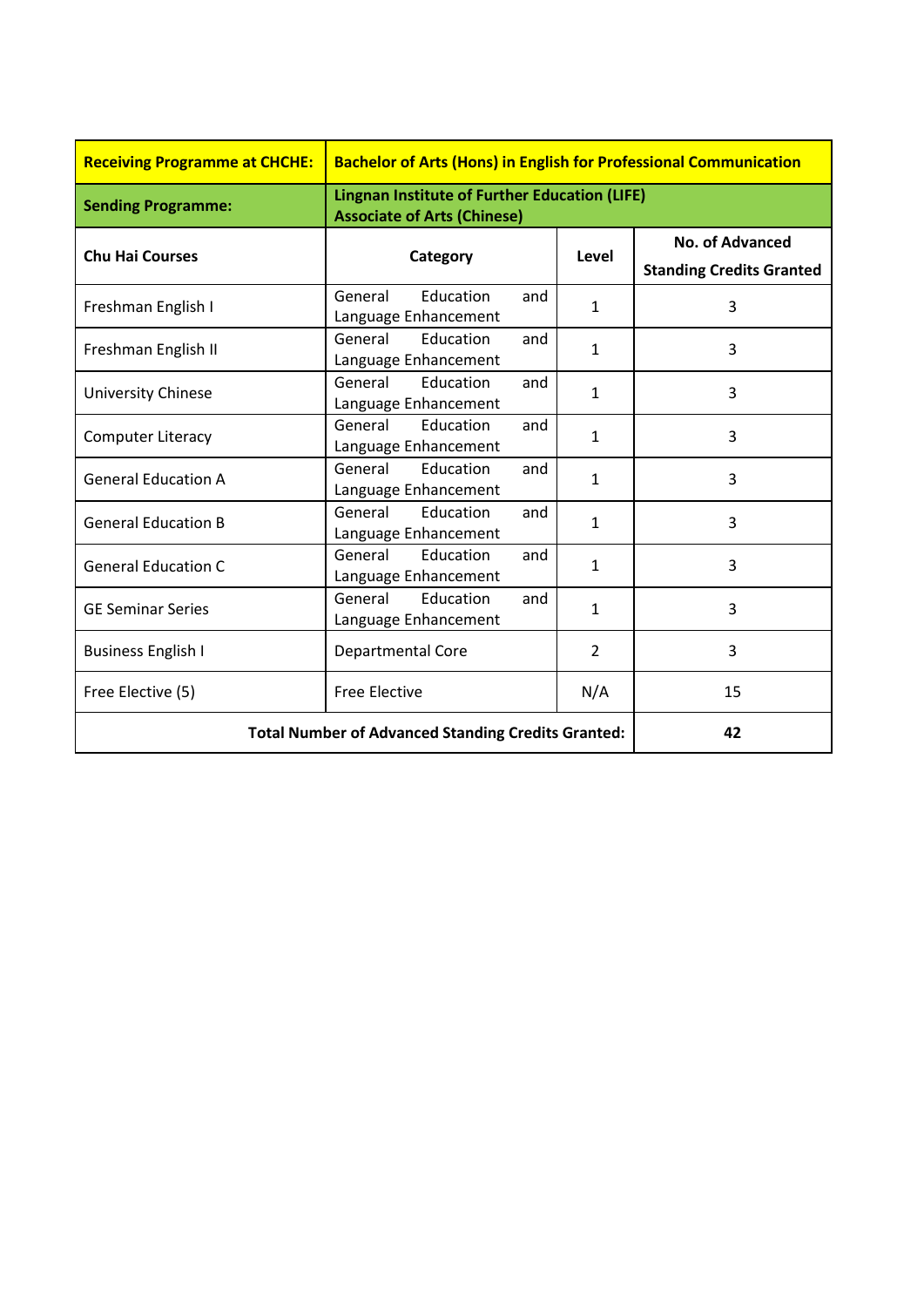| <b>Receiving Programme at CHCHE:</b>                      | <b>Bachelor of Arts (Hons) in English for Professional Communication</b>                   |                |                                                           |
|-----------------------------------------------------------|--------------------------------------------------------------------------------------------|----------------|-----------------------------------------------------------|
| <b>Sending Programme:</b>                                 | <b>Lingnan Institute of Further Education (LIFE)</b><br><b>Associate of Arts (History)</b> |                |                                                           |
| <b>Chu Hai Courses</b>                                    | Category                                                                                   | Level          | <b>No. of Advanced</b><br><b>Standing Credits Granted</b> |
| Freshman English I                                        | General<br>Education<br>and<br>Language Enhancement                                        | $\mathbf{1}$   | 3                                                         |
| Freshman English II                                       | General<br>Education<br>and<br>Language Enhancement                                        | $\mathbf{1}$   | 3                                                         |
| University Chinese                                        | General<br>Education<br>and<br>Language Enhancement                                        | $\mathbf{1}$   | 3                                                         |
| <b>Computer Literacy</b>                                  | General<br>Education<br>and<br>Language Enhancement                                        | $\mathbf{1}$   | 3                                                         |
| <b>General Education A</b>                                | General<br>Education<br>and<br>Language Enhancement                                        | $\mathbf{1}$   | 3                                                         |
| <b>General Education B</b>                                | General<br>Education<br>and<br>Language Enhancement                                        | $\mathbf{1}$   | 3                                                         |
| <b>General Education C</b>                                | General<br><b>Education</b><br>and<br>Language Enhancement                                 | $\mathbf{1}$   | 3                                                         |
| <b>GE Seminar Series</b>                                  | General<br>Education<br>and<br>Language Enhancement                                        | $\mathbf{1}$   | 3                                                         |
| <b>Business English I</b>                                 | Departmental Core                                                                          | $\overline{2}$ | $\overline{3}$                                            |
| Free Elective (5)                                         | <b>Free Elective</b>                                                                       | N/A            | 15                                                        |
| <b>Total Number of Advanced Standing Credits Granted:</b> |                                                                                            | 42             |                                                           |